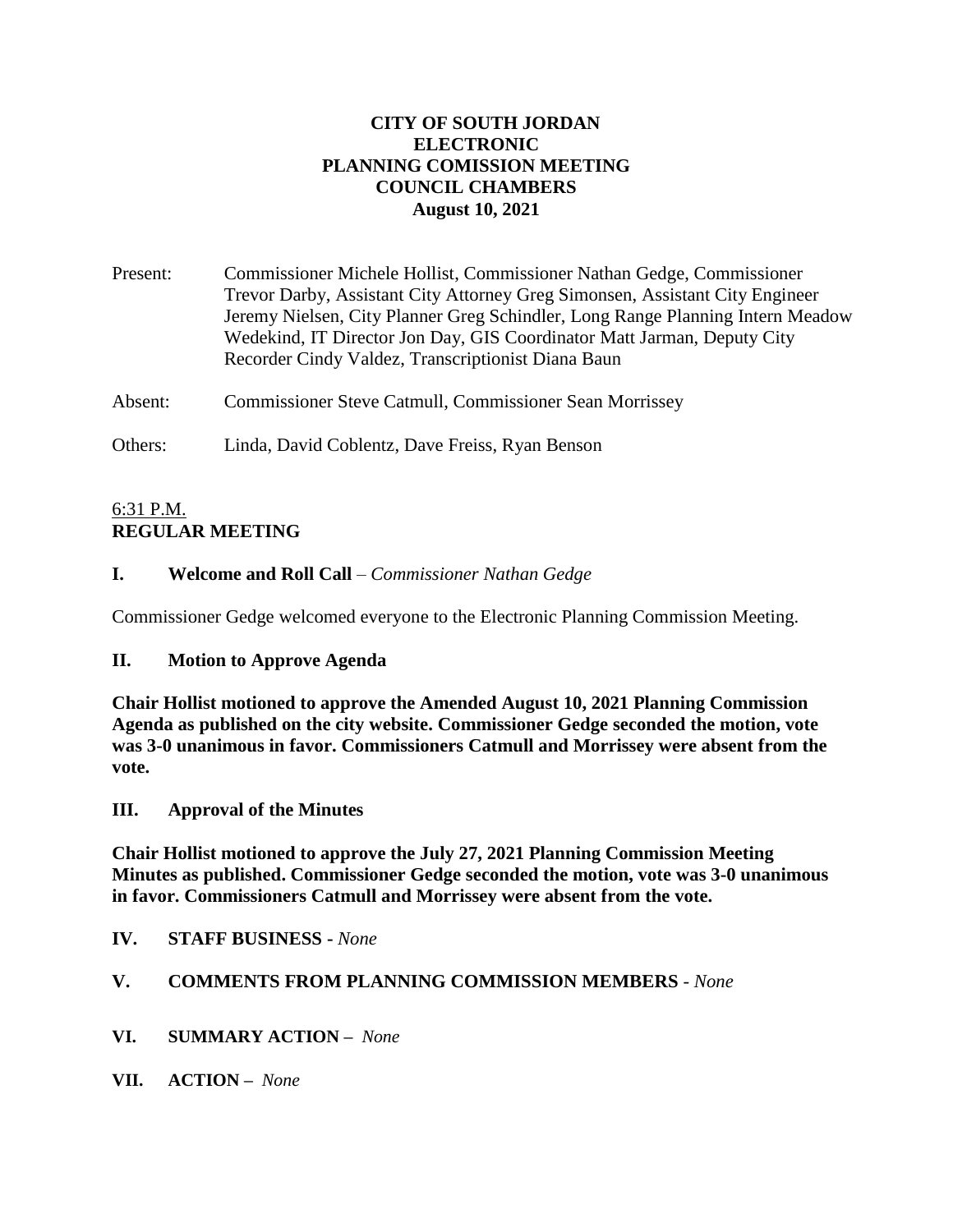### **VIII. ADMINISTRATIVE PUBLIC HEARINGS –**

#### **A. BISON RUN SUBDIVISION PHASE 1, PRELIMINARY SUBDIVISION PLAT**  $10121 8.3200 \text{ W}$

| Location:  | 10431 S. 3200 W. |
|------------|------------------|
| File No:   | PLPP202100095    |
| Applicant: | Dave Freiss      |

City Planner Greg Schindler reviewed background information from the Staff Report.

Chair Hollist asked to clarify if the original agreement with city council still stands where it will be capped at 17 units in all phases, also why this is proceeding in phases instead of all at one time.

Planner Schindler said he believes it is because the property owners still occupy the house on the corner and they are not ready to develop, the applicant should have that information.

Commissioner Gedge asked if there were any concerns with the private driveways off 3200 West.

Assistant City Engineer Jeremy Nielsen said no, Engineering has reviewed it and has no concerns.

**Dave Freiss (Applicant)** – He is glad to be back in South Jordan developing property. They are trying to adhere to the development agreement that the city created with the owners just over a year ago. He believes they have mostly done that. They have talked with Engineering and Planning about a few things, and Planner Schindler has taken care of them.

Commissioner Gedge opened the hearing to public comment.

**Ryan Benson (Resident) –** He is on the street this development is going into and they are very excited for it, looking forward to it being completed. The residents on Alexander Park Lane still have young kids and this construction will involve big machinery. He asked if there is any way possible to keep the equipment coming in on 3200 West rather than on 10600 South during this portion of the development. When houses go in he understands trusses and cement trucks will need to come through, but he would like to ask to keep the majority of traffic from the development on 3200 West rather than through Alexander Park Lane.

Commissioner Gedge closed the public comment portion of the hearing.

Commissioner Gedge asked staff if there were any time restraints or other measures the city can take to direct traffic onto a different street over another.

Engineer Nielsen said staff spoke about this earlier after the resident called the city with the question, he believes lots one through five will have to be accessed through Alexander Park Lane. They will want them to access those lots directly off of South Jordan Parkway, not wind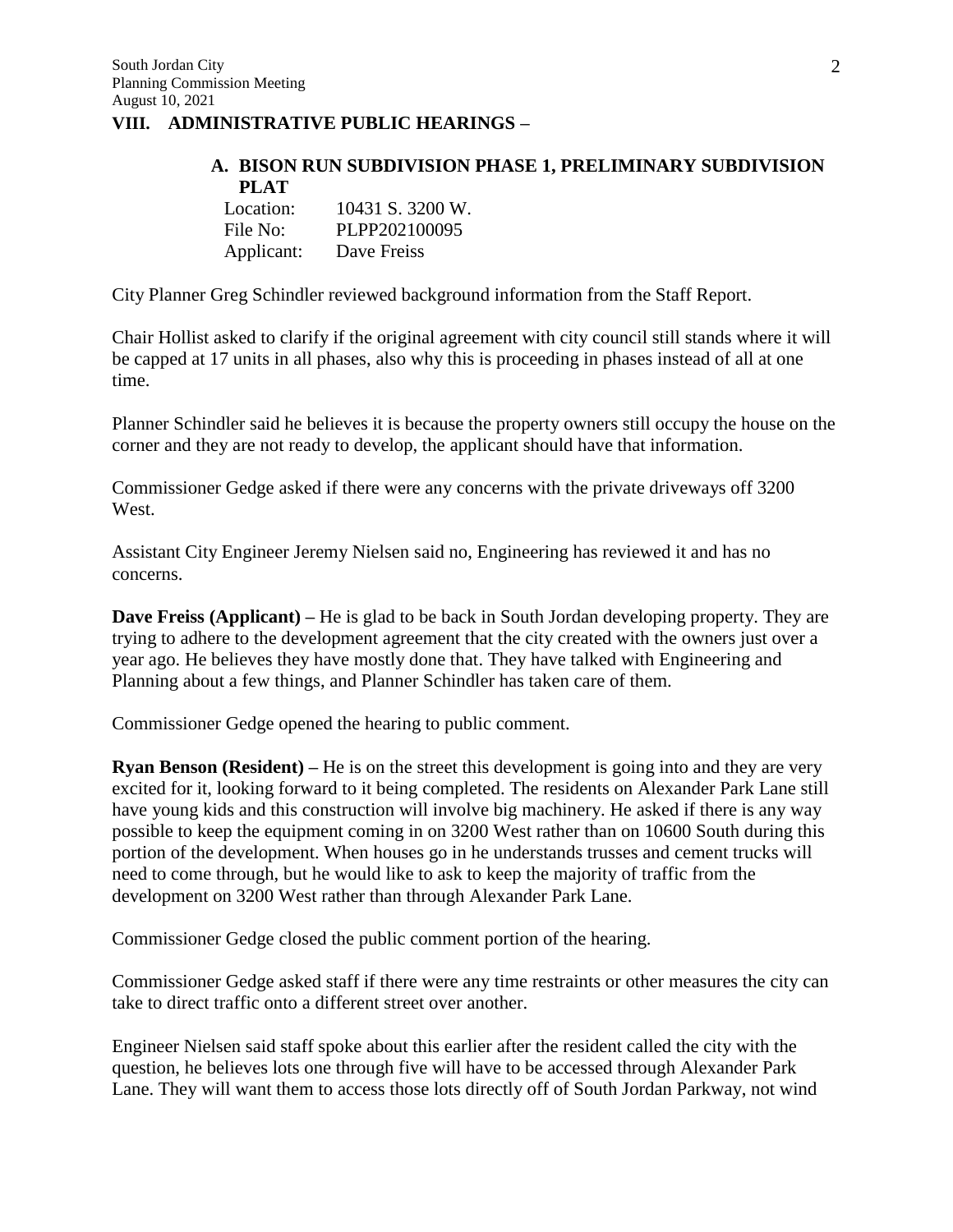South Jordan City Planning Commission Meeting August 10, 2021

their way through the neighborhood, as it's the most direct route off the truck route and that's the requirement in the code. On the bright side, per the development agreement, once those homes are constructed and the utilities are cut in, the developer will be doing an overlay on Alexander Park Lane so it will look like a new road.

Commissioner Gedge assumes if they need to close the street for any type of improvements or delivery of items there will be proper noticing and flag men for the residents, as well as continued ways for the public to communicate with the city if there are nuisances such as extreme gravel or dust.

Engineer Nielsen said they can get in touch with the Engineering Department if there are any issues, but per the code they need to provide notice before they close the road.

**Chair Hollist motioned to approve File No. PLPP202100095, Bison Run Subdivision Phase 1, Preliminary Subdivision Plat. Commissioner Gedge seconded the motion. Roll Call vote was 3-0, unanimous in favor. Commissioners Catmull and Morrissey were absent from the vote.**

# **IX. LEGISLATIVE PUBLIC HEARINGS –**

# **B. TEXT AMENDMENT – AMENDING SECTION 17.130.030 OF THE SOUTH JORDAN CITY MUNICIPAL CODE REGULATING THE ACCESSORY DWELLING UNIT FLOATING ZONE**

Ordinance No: 2021-16 Applicant: South Jordan City

Long Range Planning Intern Meadow Wedekind reviewed background information from the Staff Report.

Commissioner Nathan Gedge asked what the enforceability is, do renters have to file something with the city declaring the Accessory Dwelling Unit (ADU) as a rental.

Intern Wedekind said they know there's an ADU based on the affidavit, but they could also be alerted by a posting on a website for the rental or neighbors voicing concerns.

Commissioner Gedge asked to clarify that there is no active enforcement, just if there was a complaint there is language that would support action at that point.

City Planner Greg Schindler said there is no license given for renting out the ADU. Property owners with four or more properties in South Jordan are required to file as a business, but just having an ADU doesn't require that.

Chair Michele Hollist asked if our code can still require that the homeowner reside in the home.

Intern Wedekind said yes.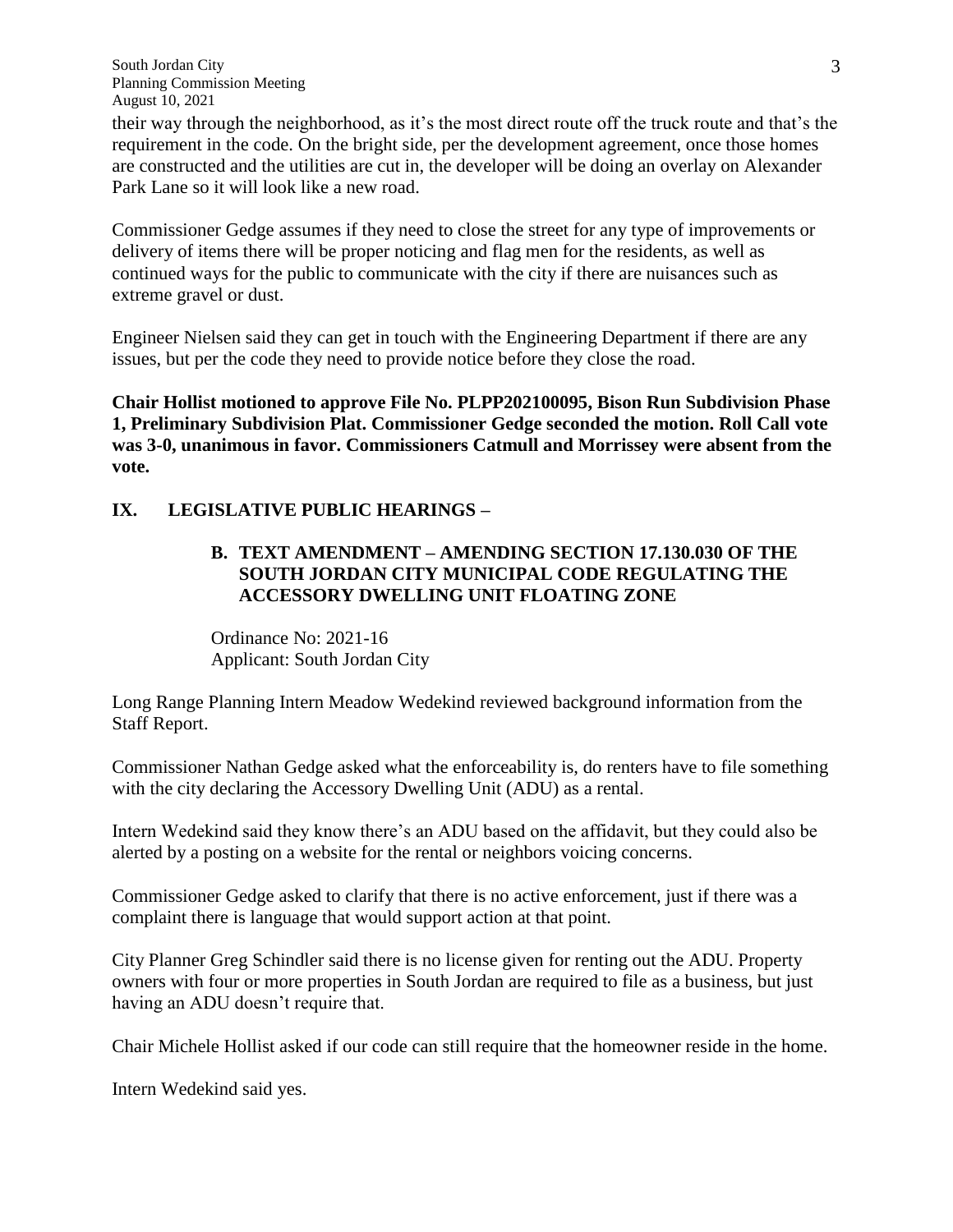Chair Hollist is concerned that with the size differences we will get duplexes created that the owner doesn't live in.

Planner Schindler said they are hoping that doesn't happen as they still have to get an ADU permit from the city. Even though the owner can split the property or even make the ADU portion larger than their own, the owner still has to live there.

Chair Hollist asked for staff to define what a "family unit" is; she has concerns over the numbers that might reside in a dwelling with that restriction lifted

Planner Schindler said it would stay the same as before, anyone who is related through blood, adoption, foster children, etc. They can have multiple generations or extended family, there is no limit to the number, they just have to be related.

Commissioner Trevor Darby said to him it looks like the ADUs can't be rented for short term, but if a home has an ADU as part of it, it could precludes the home from ever renting short term. For example, if someone has an ADU and they are going on a vacation and want to rent their home for a week; it seems like that is not allowed because the home has an ADU.

Intern Wedekind said she believes it's specifically the ADU that can't be rented, a single family home could still be rented. It would be hard to go in the home and enforce, but per the code it is only the ADU that can't be rented short term.

Planner Schindler said long term rental obviously couldn't happen because the owner has to live on the property for the ADU. If they start getting complaints that someone is renting a home out on a weekly basis that means they aren't living there, and that would be a violation that could be investigated.

Commissioner Gedge opened the hearing to public comment. There were no comments, public comment was closed.

Chair Hollist understands we want to bring our code into compliance with the state, her only issue is that she feels this is an overreach on the state's part. She has talked to people in other communities as well as members of staff, and she has the same concerns as they do; they don't necessarily know what's going on in each individual community. She can see this being a disaster in the neighborhood in Salt Lake she lived in before moving here. Reducing the parking requirement will only make the on-street parking even more difficult there. She understands their situation with trying to free up additional housing with the shortage we have, but she liked their approach with a House Bill two years ago giving cities a menu of options to choose from to try and combat these issues versus deciding what the decisions were and what would fit in every city. She will vote in favor of this tonight because it brings us into compliance with state code, but she wanted to raise that objection for the record.

Commissioner Gedge asked if there has been any early discussion amongst the state legislature to reconsider this amongst noise from other communities that had similar concerns.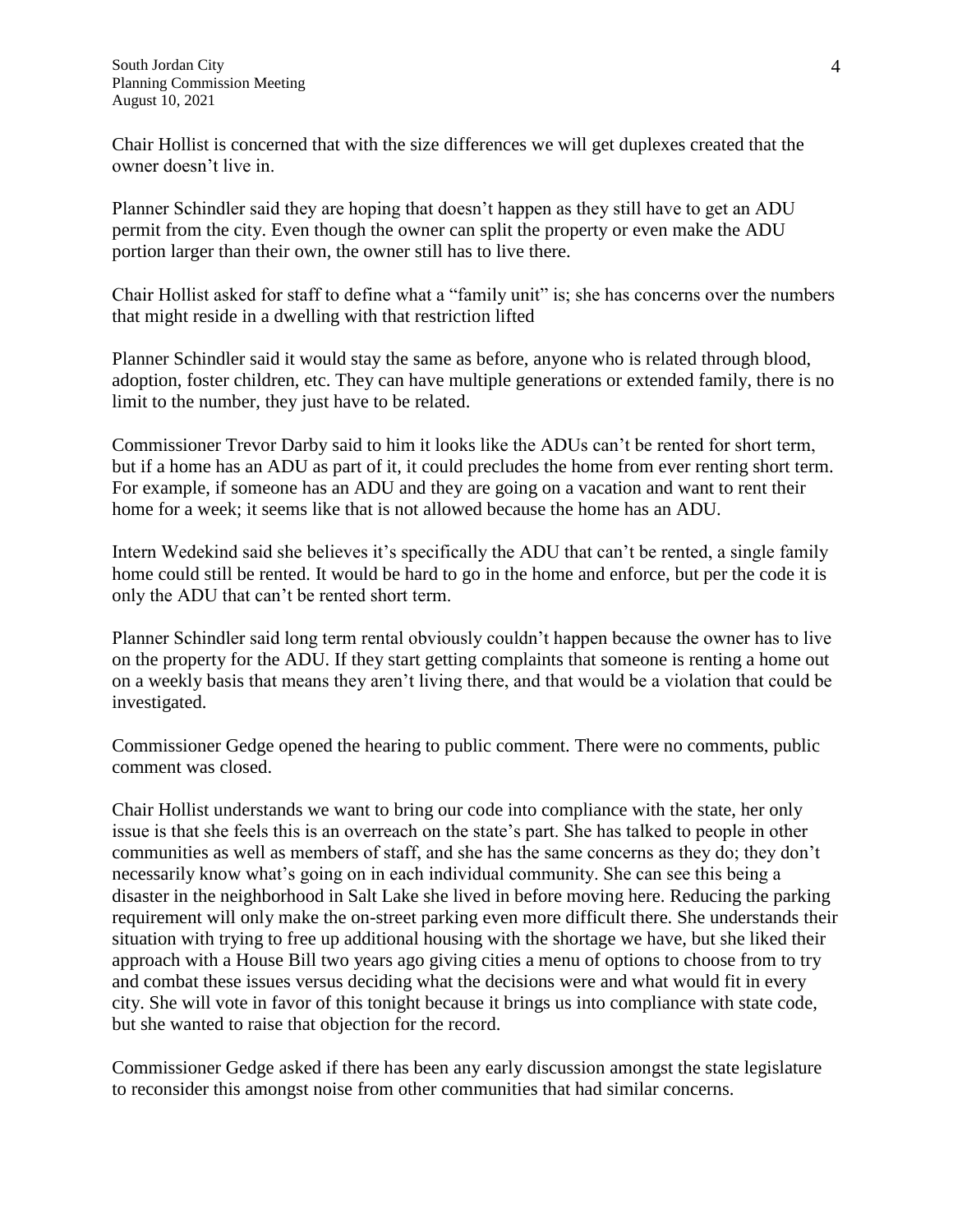Assistant Attorney Greg Simonsen said he is not aware of anything to reconsider it, in fact he thinks we are going to see more of the same; a short term rental that will tie municipal hands. It was defeated in the last legislature but he thinks the sponsors, who are the same ones that sponsored HB 82, are busy doing some drafting to address concerns. Regarding the earlier question about enforcement, that's his biggest concern; what happens if we find out that the people living in the non-ADU section aren't really the owners. Half of HB 82 or more talks about what's required for enforcement; it's long, it's complicated, it involves lots of notices and due process of law after process of law. He and others have reviewed it, Intern Wedekind did a really fine job drafting this and making it comply with the state code without getting lost in a morass. He's hoping that enforcement is a rare thing, and if they do have to enforce it he is hoping it's not very often and they'll find a procedure to do what's necessary under the circumstances; it is not going to be easy.

Planner Schindler said when it comes to enforcement regarding the owner living in the property, that has always been part of the code and he doesn't believe they've had to enforce that yet; that doesn't mean it won't happen, as it is even easier to get an ADU. When it comes to the on-street parking, Daybreak had the same concerns since they already have crowded streets. They have an advantage, in that they have very few lots that are over 6,000 square feet, and that was a big relief for them regarding possibly more cars on the street from ADUs.

**Commissioner Darby recommended approval of Ordinance No. 2021-16, Amending Section 17-130-030 of the City Municipal Code Regulating the Accessory Dwelling Unit Floating Zone. Commissioner Gedge seconded the motion. Roll Call Vote was 3-0, unanimous in favor. Commissioners Catmull and Morrissey were absent from the vote.**

#### **X. OTHER BUSINESS**

City Planner Greg Schindler said the next agenda will be pretty light. He brought up training however Assistant City Attorney Greg Simonsen will not be attending the next meeting in person.

Chair Michele Hollist asked Planner Schindler to let her know when they have another light agenda so they can get that training scheduled with Attorney Simonsen.

# **ADJOURNMENT**

**Chair Hollist motioned to adjourn the August 10, 2021 Planning Commission meeting. Commissioner Gedge seconded the motion, vote was unanimous in favor. Commissioners Catmull and Morrissey were absent from the vote.**

The August 10, 2021 Planning Commission Meeting adjourned at 7:01 p.m.

Meeting minutes were prepared by Deputy Recorder Cindy Valdez